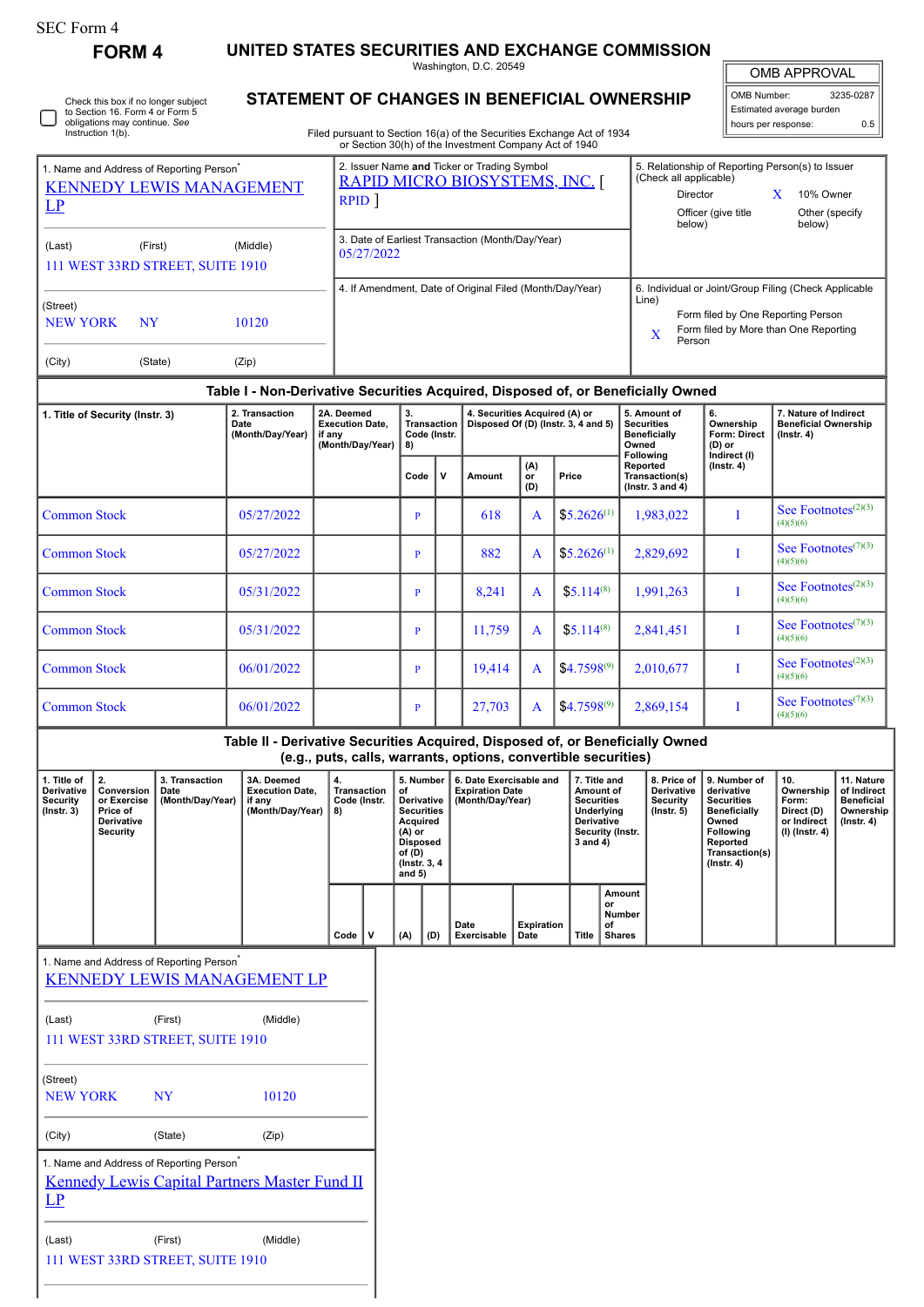| (Street)<br><b>NEW YORK</b>                                                                                      | NY             | 10120                                             |  |  |  |  |
|------------------------------------------------------------------------------------------------------------------|----------------|---------------------------------------------------|--|--|--|--|
| (City)                                                                                                           | (State)        | (Zip)                                             |  |  |  |  |
| 1. Name and Address of Reporting Person <sup>®</sup><br><b>Kennedy Lewis GP II LLC</b>                           |                |                                                   |  |  |  |  |
| (Last)<br>111 WEST 33RD STREET, SUITE 1910                                                                       | (First)        | (Middle)                                          |  |  |  |  |
| (Street)<br><b>NEW YORK</b>                                                                                      | NY             | 10120                                             |  |  |  |  |
| (City)                                                                                                           | (State)        | (Zip)                                             |  |  |  |  |
| 1. Name and Address of Reporting Person <sup>*</sup>                                                             |                | <b>Kennedy Lewis Investment Holdings II LLC</b>   |  |  |  |  |
| (Last)<br>111 WEST 33RD STREET, SUITE 1910                                                                       | (First)        | (Middle)                                          |  |  |  |  |
| (Street)<br><b>NEW YORK</b>                                                                                      | <b>NY</b>      | 10120                                             |  |  |  |  |
| (City)                                                                                                           | (State)        | (Zip)                                             |  |  |  |  |
| 1. Name and Address of Reporting Person <sup>*</sup><br><u>III LP</u>                                            |                | <b>Kennedy Lewis Capital Partners Master Fund</b> |  |  |  |  |
| (Last)<br>111 WEST 33RD STREET, SUITE 1910                                                                       | (First)        | (Middle)                                          |  |  |  |  |
| (Street)<br><b>NEW YORK</b>                                                                                      | N <sub>Y</sub> | 10120                                             |  |  |  |  |
| (City)                                                                                                           | (State)        | (Zip)                                             |  |  |  |  |
| 1. Name and Address of Reporting Person <sup>®</sup><br><b>Kennedy Lewis GP III LLC</b>                          |                |                                                   |  |  |  |  |
| (Last)<br>111 WEST 33RD STREET, SUITE 1910                                                                       | (First)        | (Middle)                                          |  |  |  |  |
| (Street)<br><b>NEW YORK</b>                                                                                      | NY             | 10120                                             |  |  |  |  |
| (City)                                                                                                           | (State)        | (Zip)                                             |  |  |  |  |
| 1. Name and Address of Reporting Person <sup>®</sup><br><b>KENNEDY LEWIS INVESTMENT</b><br><u>MANAGEMENT LLC</u> |                |                                                   |  |  |  |  |
| (Last)<br>111 WEST 33RD STREET, SUITE 1910                                                                       | (First)        | (Middle)                                          |  |  |  |  |
| (Street)<br><b>NEW YORK</b>                                                                                      | NY <sub></sub> | 10120                                             |  |  |  |  |
| (City)                                                                                                           | (State)        | (Zip)                                             |  |  |  |  |
| 1. Name and Address of Reporting Person <sup>*</sup><br><b>KLM GP LLC</b>                                        |                |                                                   |  |  |  |  |
| (Last)<br>111 WEST 33RD STREET, SUITE 1910                                                                       | (First)        | (Middle)                                          |  |  |  |  |
| (Street)<br><b>NEW YORK</b>                                                                                      | <b>NY</b>      | 10120                                             |  |  |  |  |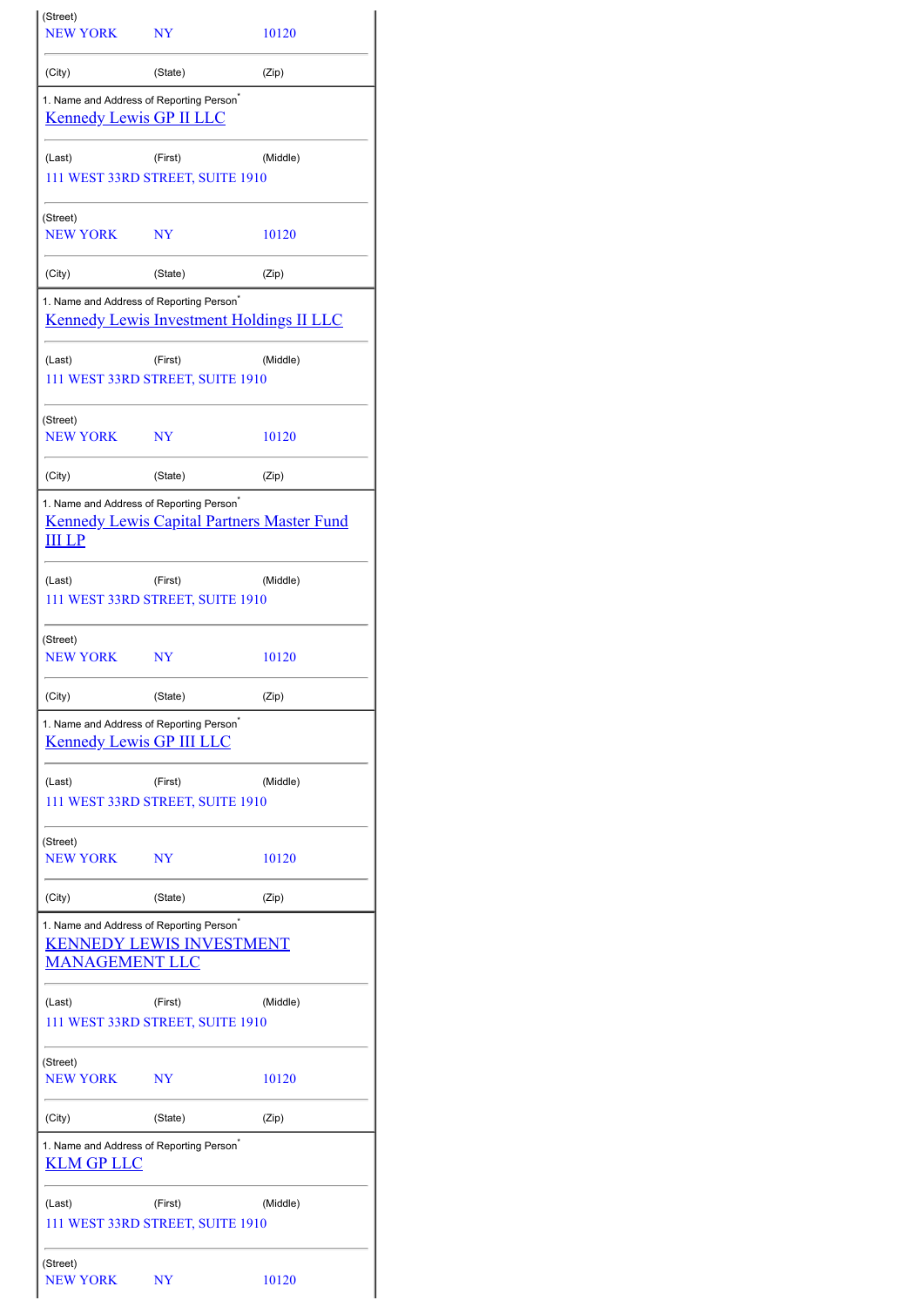| (City)                                                                        | (State)                                     | (Zip)    |  |  |  |  |
|-------------------------------------------------------------------------------|---------------------------------------------|----------|--|--|--|--|
| 1. Name and Address of Reporting Person <sup>®</sup><br><b>Richman Darren</b> |                                             |          |  |  |  |  |
| (Last)                                                                        | (First)<br>111 WEST 33RD STREET, SUITE 1910 | (Middle) |  |  |  |  |
| (Street)<br>NEW YORK NY                                                       |                                             | 10120    |  |  |  |  |
| (City)                                                                        | (State)                                     | (Zip)    |  |  |  |  |
| 1. Name and Address of Reporting Person <sup>®</sup><br><b>CHENE DAVID</b>    |                                             |          |  |  |  |  |
| (Last)                                                                        | (First)<br>111 WEST 33RD STREET, SUITE 1910 | (Middle) |  |  |  |  |
| (Street)<br><b>NEW YORK</b>                                                   | <b>NY</b>                                   | 10120    |  |  |  |  |
| (City)                                                                        | (State)                                     | (Zip)    |  |  |  |  |

### **Explanation of Responses:**

1. The price reported in Column 4 is a weighted average price. These shares of Common Stock of Rapid Micro Biosystems, Inc. (the "Issuer") were sold in multiple transactions at prices ranging from  $\ddot{x}$ .99 to  $\ddot{x}$ , inclusive. The reporting persons undertake to provide to the Issuer, any security holder of the Issuer, or the staff of the Securities and Exchange Commission, upon request, full information regarding the number of shares of Common Stock sold at each separate price within the range set forth in footnotes (1), (8) and (9) to this Form 4.

2. These securities of the Issuer are held directly by Kennedy Lewis Capital Partners Master Fund II LP ("Master Fund II", and together with Master Fund III, as defined below, the "Funds"). 3. Kennedy Lewis Management LP (the "Adviser") acts as investment adviser to the Funds. KLM GP LLC ("KLM") is the general partner of the Adviser. Kennedy Lewis Investment Management LLC ("Kennedy Lewis") is the owner and control person of KLM. David Chene and Darren Richman are the managing members and control persons of Kennedy Lewis. Each of the Adviser, KLM and<br>Kennedy Lewis may be deemed to exercise v with the Funds. Kennedy Lewis GP II LLC ("Fund II GP") is the general partner of Master Fund II. Kennedy Lewis Investment Holdings II LLC ("Holdings II") is the managing member of Fund II GP.

4. (Continued from Footnote 3) David Chene and Darren Richman are the managing members of Holdings II. Each of Fund II GP and Holdings II may be deemed to exercise voting and investment power over and thus may be deemed to beneficially own the securities of the Issuer held by Master Fund II due to their relationship with Master Fund II. Kennedy Lewis GP III LLC ("Fund III GP") is the general partner of Master Fund III. Holdings II is the managing member of Fund III GP. David Chene and Darren Richman are the managing members of Holdings II. Each of Fund III GP and Holdings II<br>may be deemed to exercise v III.

5. (Continued from Footnote 4) David Chene and Darren Richman, in their capacities as managing members of Kennedy Lewis, and managing members of Holdings II, may be deemed to exercise voting<br>and investment power over and t

6. For purposes of Section 16 of the Securities Exchange Act of 1934, each of the Adviser, KLM, Kennedy Lewis, Fund II GP, Holdings II, Fund III GP, David Chene and Darren Richman disclaims<br>beneficial ownership of the secu Adviser, KLM, Kennedy Lewis, Fund II GP, Holdings II, Fund III GP, David Chene or Darren Richman is the beneficial owner of such securities for purposes of Section 16 or any other purpose.

7. These securities of the Issuer are held directly by Kennedy Lewis Capital Partners Master Fund III LP ("Master Fund III").

8. The price reported in Column 4 is a weighted average price. These shares of Common Stock of the Issuer were sold in multiple transactions at prices ranging from \$4.96 to \$5.25, inclusive. 9. The price reported in Column 4 is a weighted average price. These shares of Common Stock of the Issuer were sold in multiple transactions at prices ranging from \$4.64 to \$4.98, inclusive.

#### **Remarks:**

| <b>KENNEDY LEWIS</b><br><b>MANAGEMENT LP, By:</b><br><b>KLM GP LLC</b> , its general<br>partner, Name: /s/ Anthony<br>Pasqua, Title: Chief Operating<br>Officer                                                                                                                                        | 06/01/2022 |
|--------------------------------------------------------------------------------------------------------------------------------------------------------------------------------------------------------------------------------------------------------------------------------------------------------|------------|
| <b>KENNEDY LEWIS</b><br><b>CAPITAL PARTNERS</b><br><b>MASTER FUND II LP, By:</b><br>Kennedy Lewis GP II LLC, its<br>general partner, By: Kennedy 06/01/2022<br><b>Lewis Investment Holdings II</b><br><u>LLC, its managing member,</u><br>Name: /s/ Anthony Pasqua,<br><b>Title: Authorized Person</b> |            |
| <b>KENNEDY LEWIS GP II</b><br>LLC, By: Kennedy Lewis<br><b>Investment Holdings II LLC,</b><br>its managing member, Name:<br>/s/ Anthony Pasqua, Title:<br><b>Authorized Person</b>                                                                                                                     | 06/01/2022 |
| <b>KENNEDY LEWIS</b><br><b>INVESTMENT HOLDINGS</b><br>II LLC, Name: /s/ Anthony<br>Pasqua, Title: Authorized<br>Person                                                                                                                                                                                 | 06/01/2022 |
| <b>KENNEDY LEWIS</b><br><b>CAPITAL PARTNERS</b><br><b>MASTER FUND III LP, By:</b><br>Kennedy Lewis GP III LLC.                                                                                                                                                                                         | 06/01/2022 |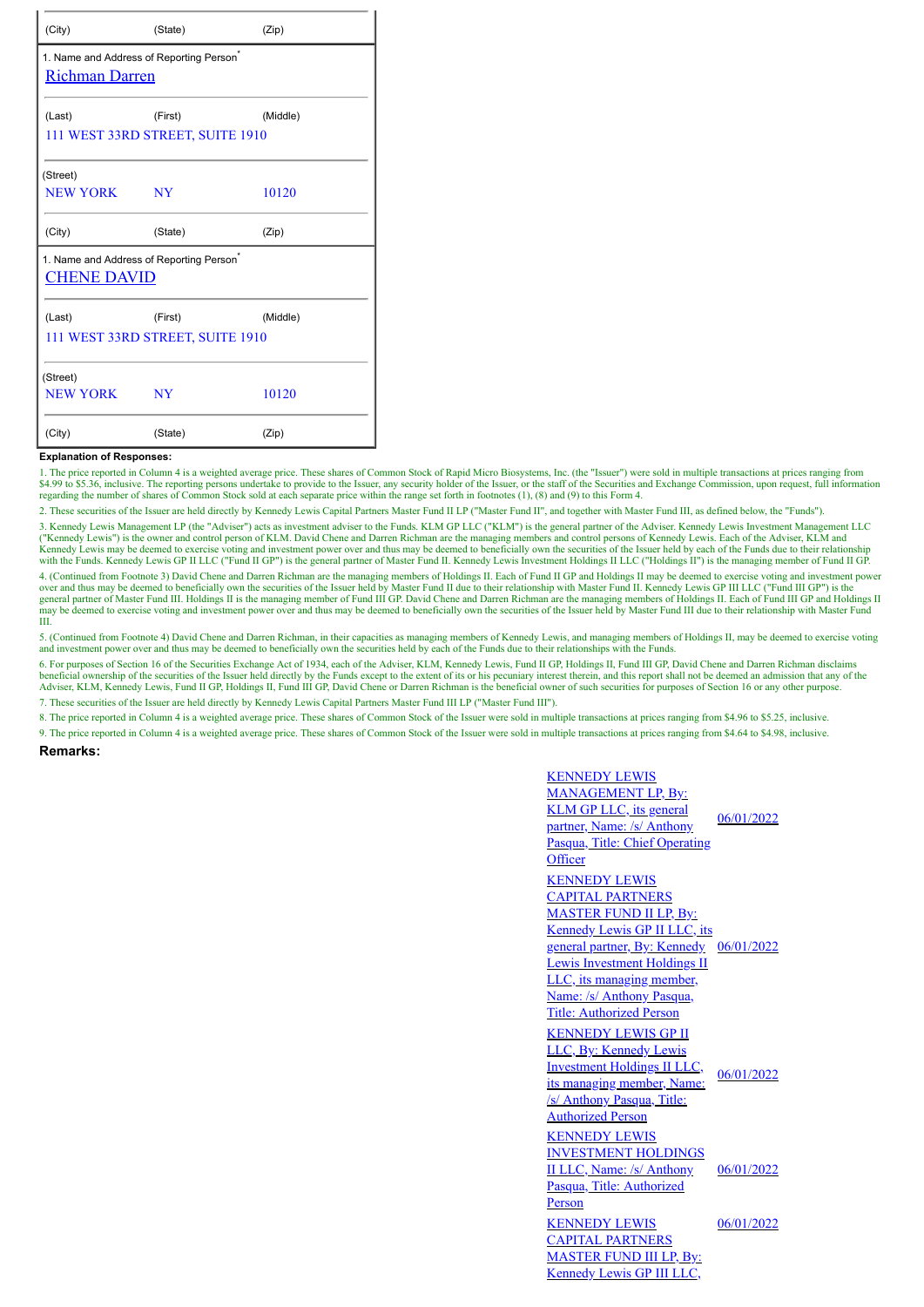| <u>its general partner, By:</u><br><b>Kennedy Lewis Investment</b><br><b>Holdings II LLC, its managing</b><br>member, Name: /s/ Anthony<br>Pasqua, Title: Authorized                              |            |
|---------------------------------------------------------------------------------------------------------------------------------------------------------------------------------------------------|------------|
| Person                                                                                                                                                                                            |            |
| <b>KENNEDY LEWIS GP III</b><br><b>LLC, By: Kennedy Lewis</b><br><b>Investment Holdings II LLC,</b><br>its managing member, Name:<br><u>/s/ Anthony Pasqua, Title:</u><br><b>Authorized Person</b> | 06/01/2022 |
| <b>KENNEDY LEWIS</b><br><b>INVESTMENT</b><br><b>MANAGEMENT LLC,</b><br>Name: /s/ Anthony Pasqua,<br><b>Title: Chief Operating Officer</b>                                                         | 06/01/2022 |
| <b>KLM GP LLC, Name: /s/</b><br><b>Anthony Pasqua, Title:</b><br><b>Authorized Person</b>                                                                                                         | 06/01/2022 |
| <b>DARREN RICHMAN, Name:</b><br>/s/ Darren Richman                                                                                                                                                | 06/01/2022 |
| <b>DAVID CHENE, Name: /s/</b><br><b>David Chene</b>                                                                                                                                               | 06/01/2022 |
| ** Signature of Reporting Person                                                                                                                                                                  | Date       |

Reminder: Report on a separate line for each class of securities beneficially owned directly or indirectly.

\* If the form is filed by more than one reporting person, *see* Instruction 4 (b)(v).

\*\* Intentional misstatements or omissions of facts constitute Federal Criminal Violations *See* 18 U.S.C. 1001 and 15 U.S.C. 78ff(a).

Note: File three copies of this Form, one of which must be manually signed. If space is insufficient, *see* Instruction 6 for procedure.

**Persons who respond to the collection of information contained in this form are not required to respond unless the form displays a currently valid OMB Number.**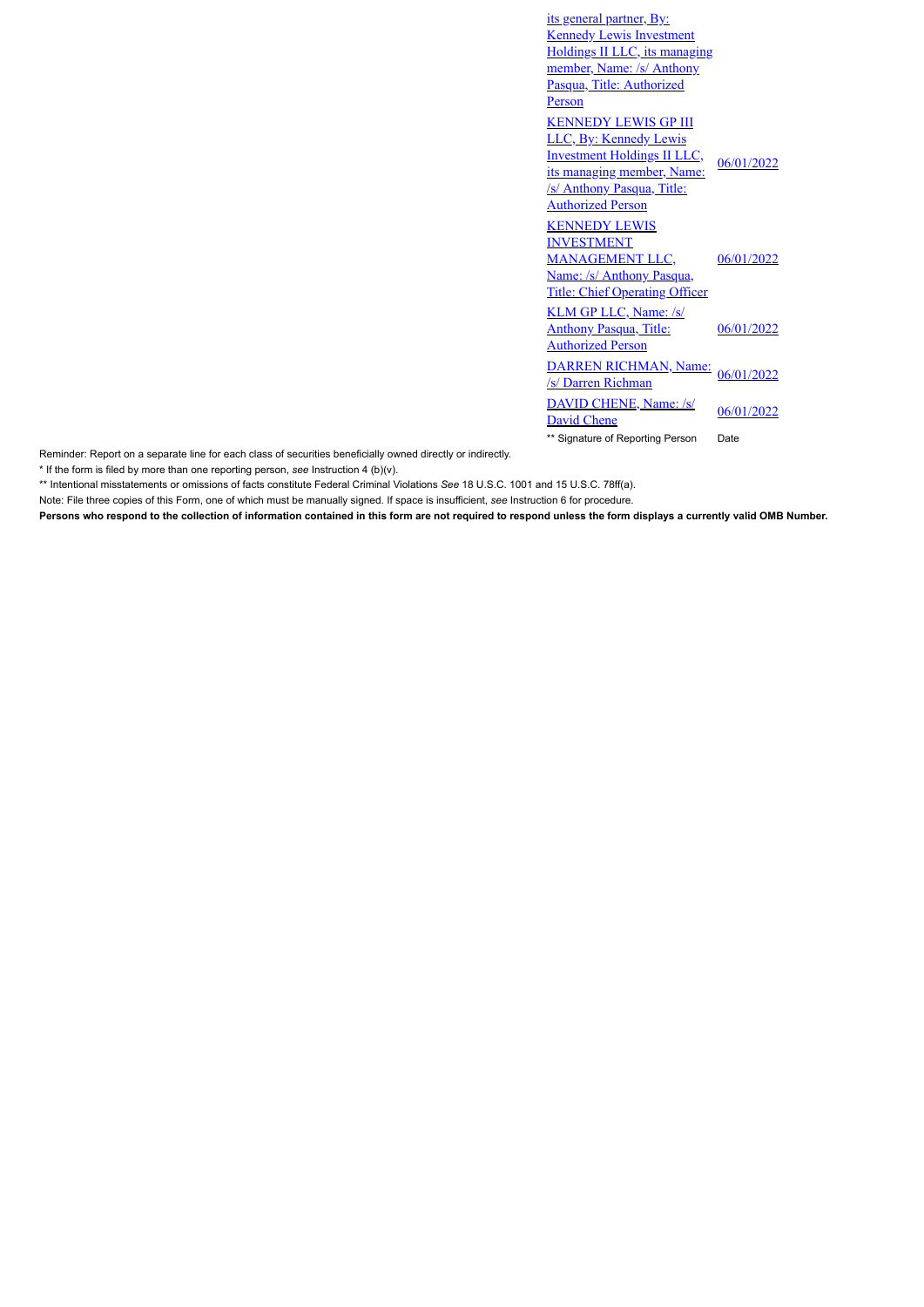# Exhibit 99.1

Form 4 Joint Filer Information

| Name:                              | Kennedy Lewis Management LP                            |
|------------------------------------|--------------------------------------------------------|
| Address:                           | 111 West 33rd Street, Suite 1910<br>New York, NY 10120 |
| Date of Event Requiring Statement: | 05/27/2022                                             |
| Name:                              | Kennedy Lewis Capital Partners Master<br>Fund II LP    |
| Address:                           | 111 West 33rd Street, Suite 1910<br>New York, NY 10120 |
| Date of Event Requiring Statement: | 05/27/2022                                             |
| Name:                              | Kennedy Lewis GP II LLC                                |
| Address:                           | 111 West 33rd Street, Suite 1910<br>New York, NY 10120 |
| Date of Event Requiring Statement: | 05/27/2022                                             |
| Name:                              | Kennedy Lewis Investment Holdings II<br><b>LLC</b>     |
| Address:                           | 111 West 33rd Street, Suite 1910<br>New York, NY 10120 |
| Date of Event Requiring Statement: | 05/27/2022                                             |
| Name:                              | Kennedy Lewis Capital Partners Master<br>Fund III LP   |
| Address:                           | 111 West 33rd Street, Suite 1910<br>New York, NY 10120 |
| Date of Event Requiring Statement: | 05/27/2022                                             |
| Name:                              | Kennedy Lewis GP III LLC                               |
| Address:                           | 111 West 33rd Street, Suite 1910<br>New York, NY 10120 |
| Date of Event Requiring Statement: | 05/27/2022                                             |
| Name:                              | KLM GP LLC                                             |
| Address:                           | 111 West 33rd Street, Suite 1910<br>New York, NY 10120 |
| Date of Event Requiring Statement: | 05/27/2022                                             |
| Name:                              | Kennedy Lewis Investment Management<br><b>LLC</b>      |
| Address:                           | 111 West 33rd Street, Suite 1910<br>New York, NY 10120 |
| Date of Event Requiring Statement: | 05/27/2022                                             |
| Name:                              | Darren Richman                                         |
| Address:                           | 111 West 33rd Street, Suite 1910<br>New York, NY 10120 |
| Date of Event Requiring Statement: | 05/27/2022                                             |
| Name:                              | David Chene                                            |